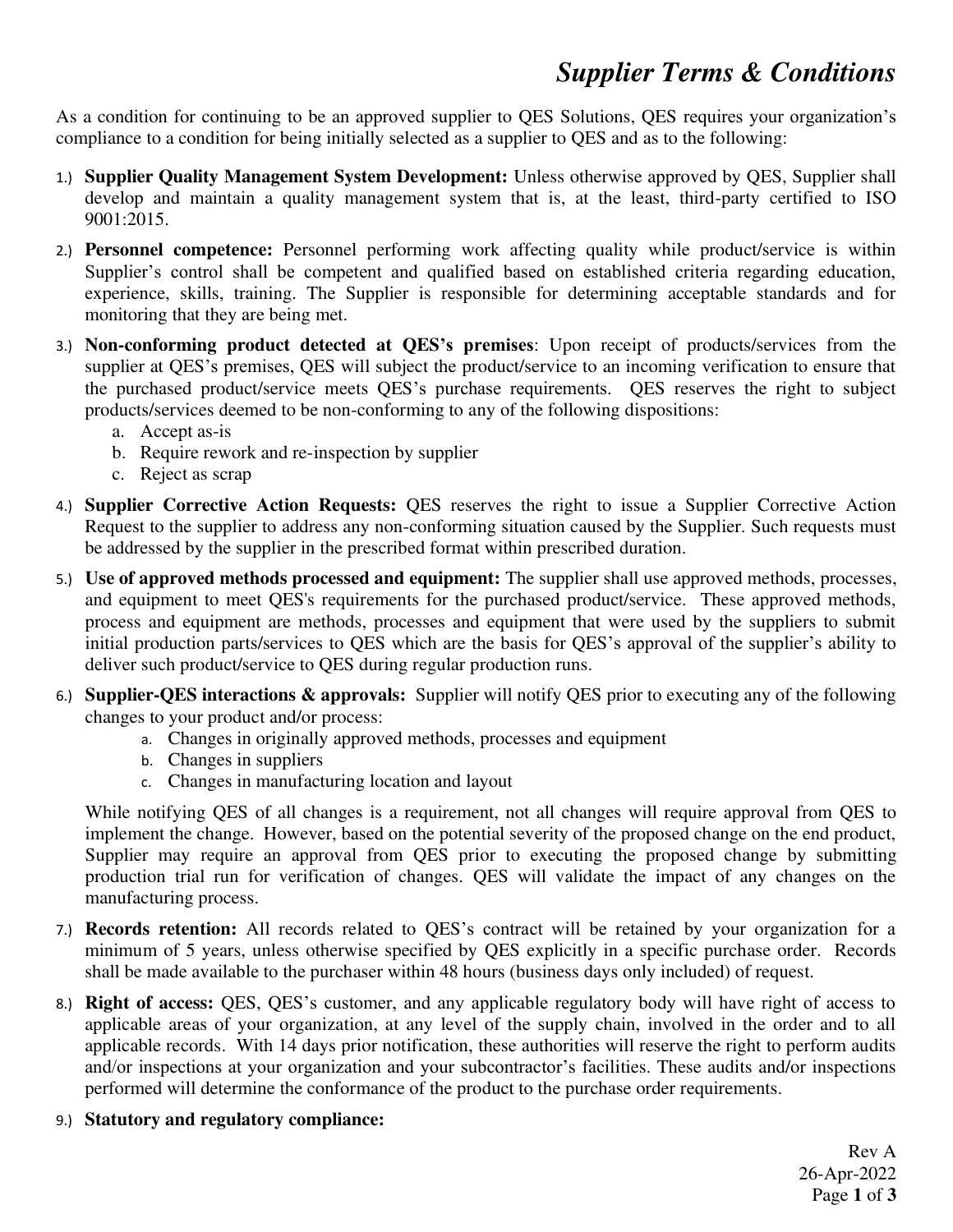## *Supplier Terms & Conditions*

- 9.1. **Statutory and regulatory compliance General:** Where specified in QES's purchase order, supplier will ensure compliance with any specified statutory and regulatory requirements pertaining to the product/service.
- 9.2. **Statutory and regulatory compliance – Flow-down to sub-tier suppliers:** Where applicable, Suppliers are required to flow down statutory and regulatory requirements specified by QES to the supplier's suppliers and require their compliance to such requirements. Further, Suppliers are required to develop, implement and maintain systems to ensure that their suppliers are compliant with these requirements, where applicable.
- 9.3. **Statutory and regulatory compliance Labor Laws:** Supplier shall comply with Executive Order 13496 (January 30, 2009), pertaining to employee rights under the National Labor Relations Act; the OSHA Act of 1970; the Executive Order 11141 Non-Discrimination by Age; Executive Order 11458 and 11625 Utilization of Minority Business Enterprises; 11701 Listing of Job Openings for Veterans; Section 503 of the Rehabilitation Act of 1973; Vietnam Era Veterans' Act of 1974; Executive Order 13201 Ch. 470, Notification of Employee Rights Concerning Payment of Union Dues or Fees;
- 9.4. **Statutory and regulatory compliance Ethics Laws:** Supplier shall comply with 41 CFR 60-471; 29 CFR Part 471, Appendix A; All applicable export and import laws, as well as anti-bribery and anticorruption laws;
- 9.5. **Statutory and regulatory compliance Anti-Discrimination Laws:** Supplier shall comply with all applicable provisions of Executive Agreement 11246 of September 24, 1965, as amended, the terms of which are incorporated herein by this reference and made a part thereof. It is the policy of QES to provide equal employment opportunity and to adhere to federal, state and local laws pertaining thereto. Appropriate action shall be taken by Seller, with respect to itself and any of its subcontractors, vendors, and suppliers to ensure compliance with such laws. All federal, state and local equal opportunity and affirmative action requirements with regard to race, gender, creed, color, age, religion, national origin, disability or veteran status, are incorporated herein by reference.
- 10.) **Conflict between Purchase Order and Supplier Terms & Conditions:** To the extent there is a conflict between requirements contained in this document and requirements set forth on the face of or in the attachments on QES's purchase order, the requirements on the face of the purchase order and/or in the attachments shall prevail.

## 11.) **QES Authorized Contact:**

Name: T J Mayberry

Phone(C): (585) 330 - 4607

Email: tjmayberry@qessolutions.com

- 12.) **Supplier's supplier flow-down:** Where applicable, Suppliers are required to flow down requirements of this terms and conditions document and any other requirements from QES to the supplier's suppliers and require their compliance to such requirements. Further, supplier's are required to develop, implement and maintain systems to ensure that their suppliers are compliant with these requirements, where applicable.
- 13.) **Control and Monitoring of Supplier performance:** QES performs continual monitoring of performance of critical suppliers considering factors including but not limited to: (a) quality, (b) on-time-delivery. Annually, QES performs a supplier risk assessment considering the above factors. Suppliers presenting an acceptable risk to QES as a result of the annual supplier risk assessment will be unconditionally re-approved for the following year. Suppliers who do not meet the established acceptable performance levels will be